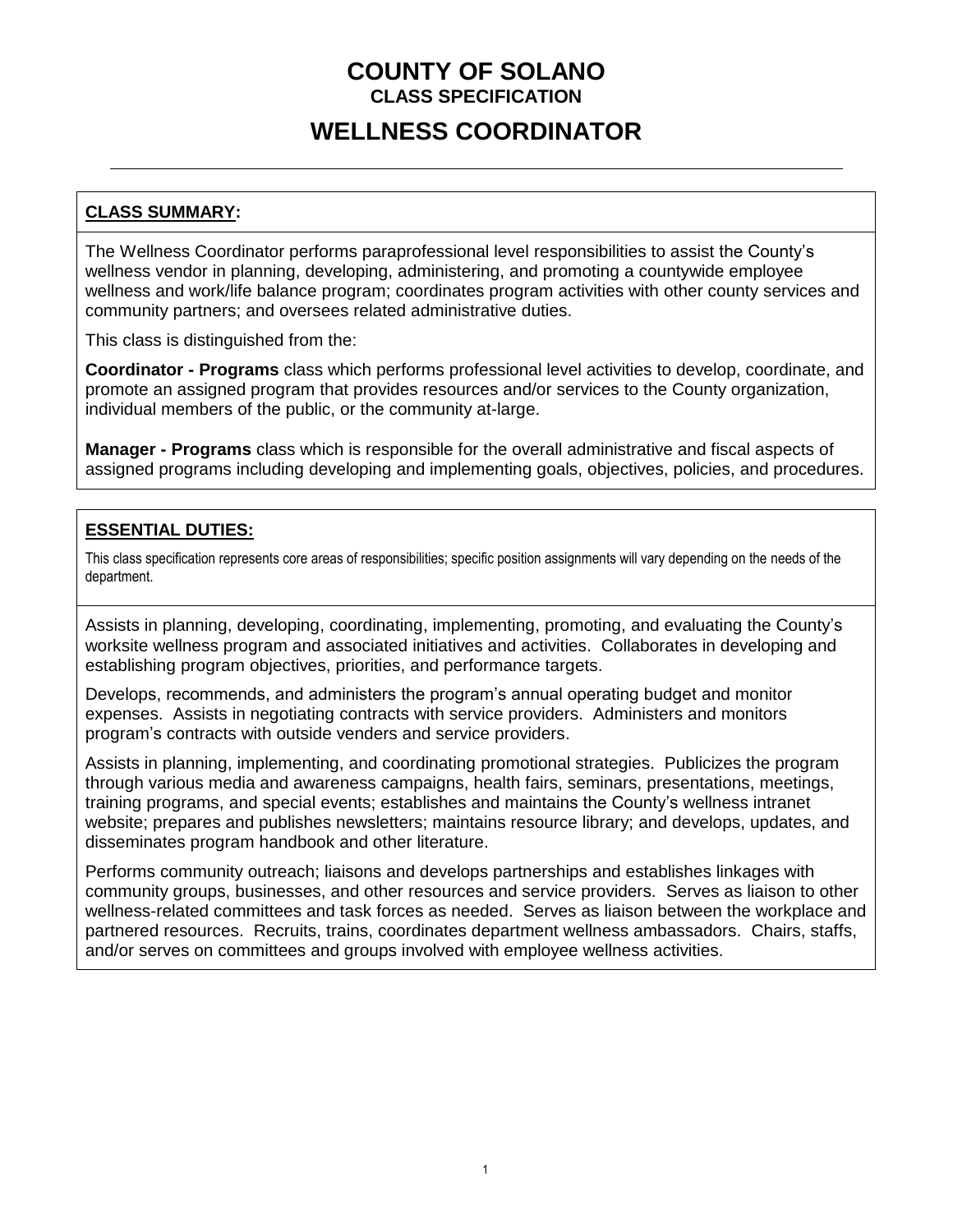## **COUNTY OF SOLANO CLASS SPECIFICATION**

# **WELLNESS COORDINATOR**

### **ESSENTIAL DUTIES:** (Continued)

Monitors the effectiveness of wellness initiatives, activities, and delivery; collects, compiles, analyzes, and reports on program effectiveness, related activities, and administrative matters; and prepares management and operational reports and documentation.

Researches potential new programs and program changes and makes recommendations to management on design, cost, and/or administrative changes.

Maintains confidential information, files, and records.

Performs other duties of a similar nature and level as assigned.

#### **Training And Experience:**

An Associate of Art's Degree in wellness, health, fitness or another related field and two years of administrative level experience related to the area of assignment is required. A concentration in program and service delivery is desired. An equivalent combination of education and/or experience sufficient to perform the essential duties of the class may be substituted on a year-by-year basis.

#### **Licensing/Certification Requirements:**

State of California Driver's License Class C

#### **Knowledge of:**

- Pertinent federal, state, and local laws, codes, rules, regulations, codes, and statues
- Administrative principles applicable to the functions of health and wellness programs, resources, and services
- Health and wellness trends, theories, practices, health risk, and cost relationships; employee work/life balance challenges and issues
- Budget management principles and practices
- Principles and procedures of program development, coordination, implementation, supervision, and evaluation
- . Health and medical terminology
- Principles of pubic speaking and group presentations